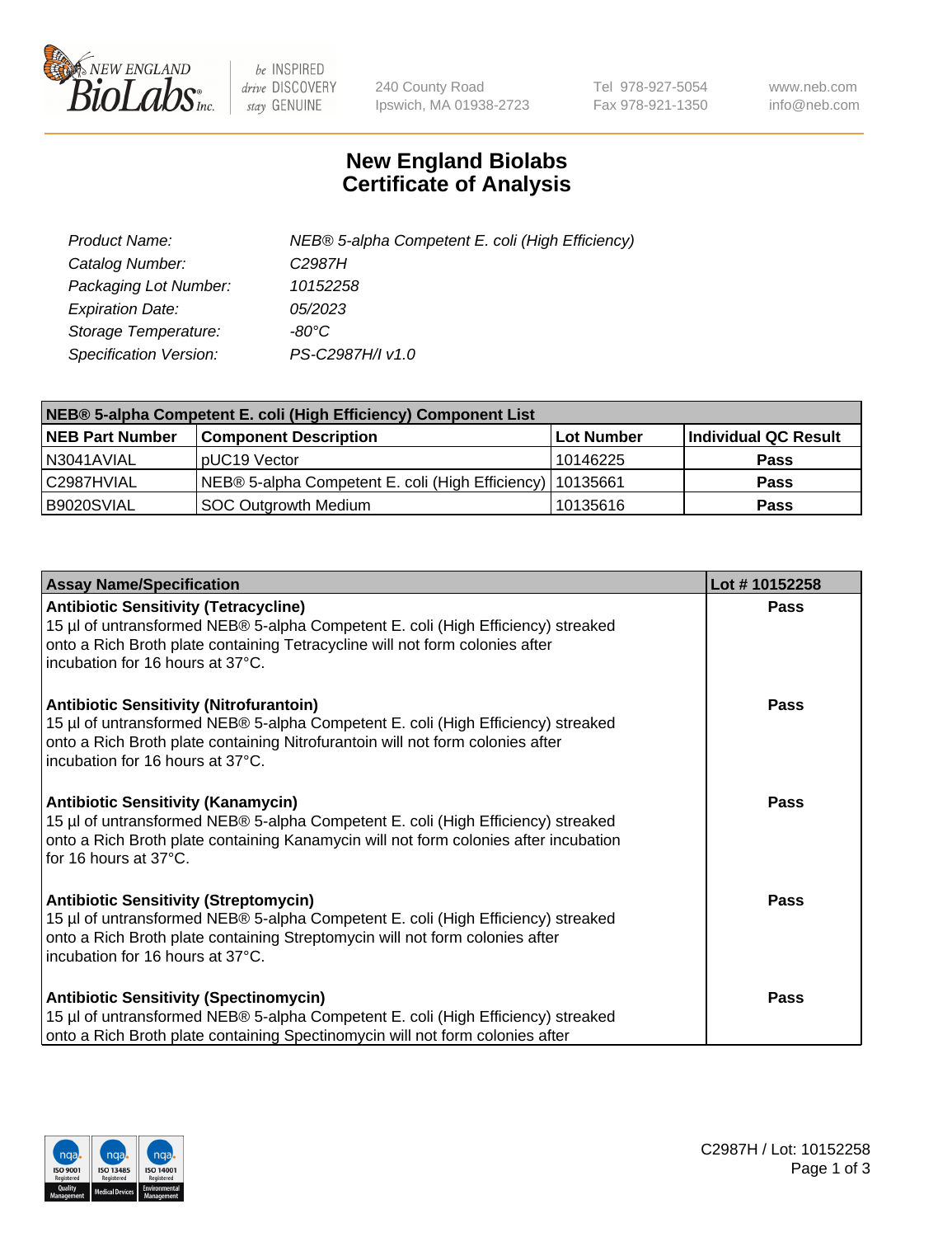

be INSPIRED drive DISCOVERY stay GENUINE

240 County Road Ipswich, MA 01938-2723 Tel 978-927-5054 Fax 978-921-1350

www.neb.com info@neb.com

| <b>Assay Name/Specification</b>                                                                                                                                                                                                                                                           | Lot #10152258 |
|-------------------------------------------------------------------------------------------------------------------------------------------------------------------------------------------------------------------------------------------------------------------------------------------|---------------|
| incubation for 16 hours at 37°C.                                                                                                                                                                                                                                                          |               |
| <b>Antibiotic Sensitivity (Chloramphenicol)</b><br>15 µl of untransformed NEB® 5-alpha Competent E. coli (High Efficiency) streaked<br>onto a Rich Broth plate containing Chloramphenicol will not form colonies after<br>incubation for 16 hours at 37°C.                                | Pass          |
| <b>Antibiotic Sensitivity (Chloramphenicol)</b><br>15 µl of untransformed NEB® 5-alpha Competent E. coli (High Efficiency) streaked<br>onto a Rich Broth plate containing Chloramphenicol will not form colonies after<br>incubation for 16 hours at 37°C.                                | <b>Pass</b>   |
| <b>Antibiotic Sensitivity (Ampicillin)</b><br>15 µl of untransformed NEB® 5-alpha Competent E. coli (High Efficiency) streaked<br>onto a Rich Broth plate containing Ampicillin will not form colonies after<br>incubation for 16 hours at 37°C.                                          | Pass          |
| <b>Transformation Efficiency</b><br>50 µl of NEB® 5-alpha Competent E. coli (High Efficiency) cells were transformed<br>with 100 pg of pUC19 DNA using the transformation protocol provided. Incubation<br>overnight on LB-Ampicillin plates at 37°C resulted in >1 x 10e9 cfu/µg of DNA. | <b>Pass</b>   |
| Blue-White Screening (α-complementation, Competent Cells)<br>NEB® 5-alpha Competent E. coli (High Efficiency) were shown to be suitable for<br>blue/white screening by $\alpha$ -complementation of the $\beta$ -galactosidase gene using pUC19.                                          | <b>Pass</b>   |
| Phage Resistance ( $\phi$ 80)<br>15 µl of untransformed NEB® 5-alpha Competent E. coli (High Efficiency) streaked<br>onto a Rich Broth plate does not support plaque formation by phage $\phi$ 80 after<br>incubation for 16 hours at 37°C.                                               | <b>Pass</b>   |

This product has been tested and shown to be in compliance with all specifications.

One or more products referenced in this document may be covered by a 3rd-party trademark. Please visit <www.neb.com/trademarks>for additional information.